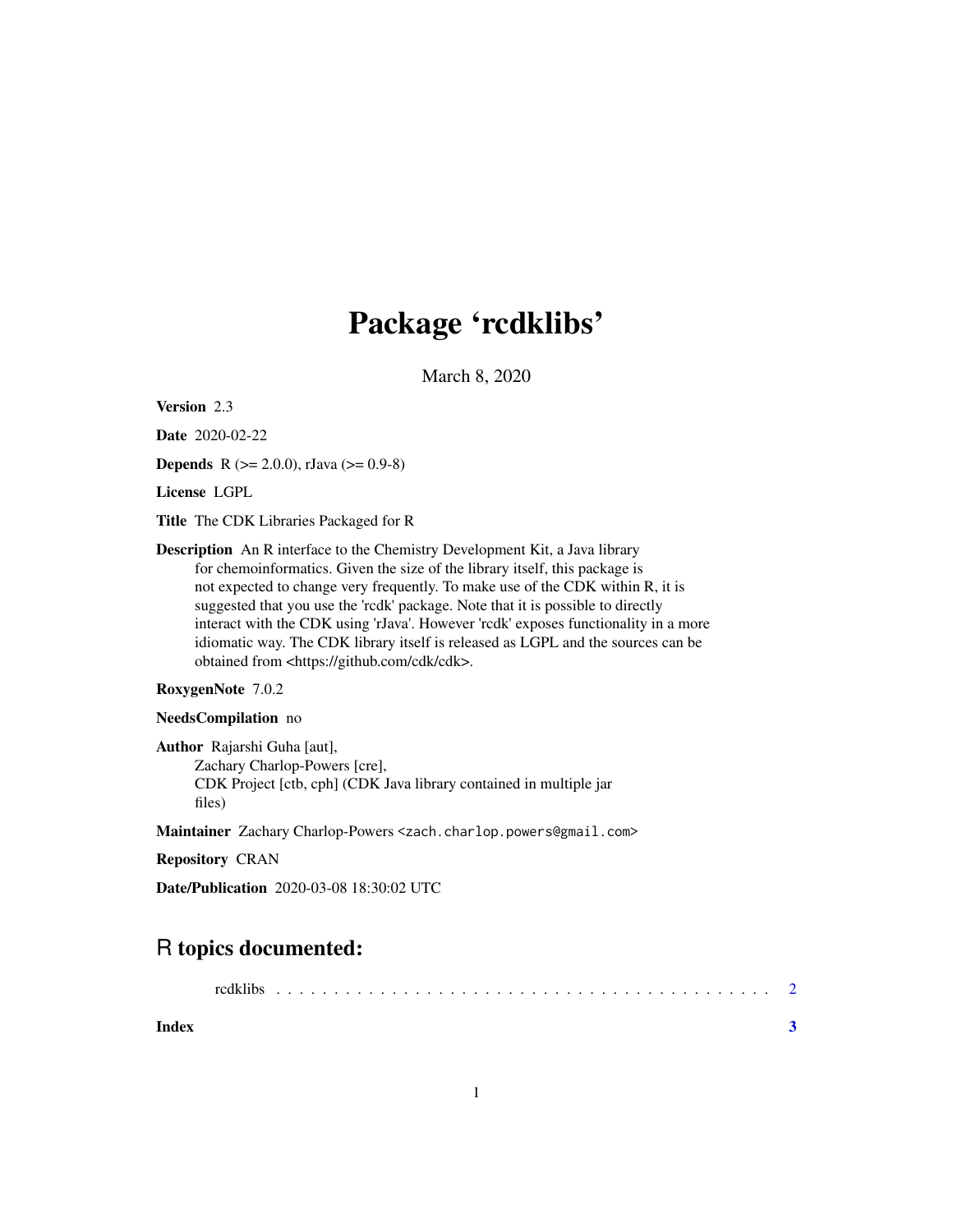<span id="page-1-0"></span>

#### Description

This package provides the CDK libraries and is required by the rcdk package. In general, this package will change infrequently, thus avoiding large downloads.

This package has no user accessible methods

#### Author(s)

Rajarshi Guha (<rguha@indiana.edu>)

#### Examples

library(rcdklibs)